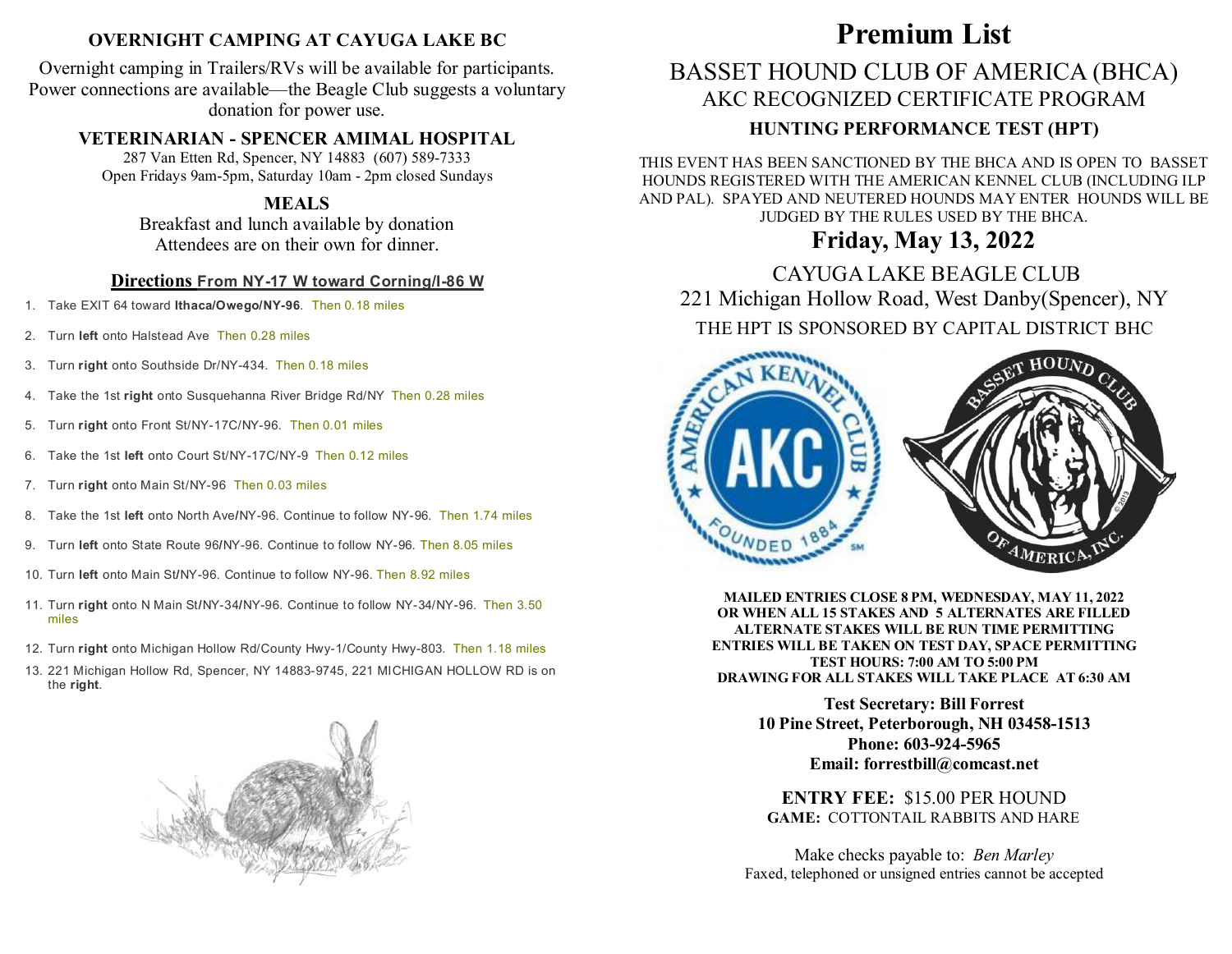**JUDGES (2 or 3 per stake) Ellen Ripper Annette Spellino Mike Tefts Ben Marley Claudia Orlandi Samantha Fox** (Additional judges may be added if needed)

**RAFFLE:** A raffle is being planned. Please consider supporting it by donating an item or two, as well as buying tickets.

## **Judging shall commence at 7:00 AM**

In a BHCA sanctioned hunting performance test, a Hunting Hound (HH), Senior Hunting Hound (SHH), and Master Hunting Hound (MHH) or Master Hunting Hound Excellent (MHE) title may be earned. Each entry must specify "Q" or "NQ" indicating whether or not that hound is intended to qualify for a leg for a title. Only one "Q" entry may be submitted for each hound at a test. A hound qualifying three times in either solo, brace, or 2-couple pack can earn HH. Once having the HH, the hound must compete in one of the other remaining stakes and qualify three times for SHH, and then in the remaining stake qualifying three times to earn an MHH or MHE.

**Awards:** Ribbons with AKC logo will be awarded to all qualifying legs. When a title is earned, the registered owner(s) will receive a certificate from the BHCA with the hounds name, owner's name(s), title earned and date will be prepared and delivered to the owner. The owner can also apply to the AKC for title recognition. Details as to how to do this will be posted on the BHCA web site.

Hounds will be judged in the following categories of hunting ability on a scale of one to ten:

1. Ability to find game 2. Use of voice

3. Line ability 4. Adaptability

5. Determination

Gun shyness will be judged on a pass/fail basis. **A pass is a minimum of 5 in each category and an average of at least 6**.

A current copy of the rules can be found on the BHCA website and a summary is included in this Premium List.

Bitches in season shall not be eligible for any Hunting Test and shall not be allowed on the grounds. Entry fees paid for a bitch withdrawn because of this shall be refunded. Once the entry fee has been paid and the slot reserved, the handler may substitute hounds with the permission of the Test

Chairman.

No person shall make any remarks nor give any information which might affect the actions of the persons handling the hounds or the running of the hounds unless information is specifically requested by the judges

Hounds in the Gallery must be kept quiet when hounds are being judged.

When hounds are cast, a handler may speak or whistle to his hound or work it any way he may deem proper,

Hounds in a brace or two-coupled pack must be marked in a way the judges can easily identify each hound.

Collar bells are permitted. Locator devices are allowed.

Handlers must keep themselves informed as to the running order and progress of the judging and must be ready within hailing distance when their hounds are called by the Marshal on instructions from the Judges.

 In order to receive a "Qualifying Score", a hound must have an "Official Score" of 5 or above in each category. In addition, the average of all categories must be at least 6.

• The Control Sheet shall be available for public inspection.

• In evaluating a hound's hunting abilities in a Test, the Judge must assign a numerical score from 0 to 10 that reflects his estimation of each hunting ability.

Decision not to award a Qualifying score must be the consensus of the judges.

• Time Requirements. Each entry will be allowed thirty minutes to produce game, if no game is produced the hounds shall be ordered up and the next stake put down. Hounds shall be cast to search for game. If a hound has not produced game in approximately 10 minutes, the handler may ask the judges for the assistance of the gallery in producing game.

The handler may pick up the hounds before the 30 minutes time limit if he/she so desires.

The judges of a stake must score the hound on the basis of the following categories of hunting ability: (1) Ability to Find. (2) Use of Voice. (3) Line Ability. (4) Adaptability. (5) Determination. (6) Gun Shyness.

To qualify as a brace, both hounds must hark to the rabbit and pass the gun shyness test. To qualify as a pack, all hounds must hark to a rabbit and pass the gun shyness test. However each hound is scored independently.

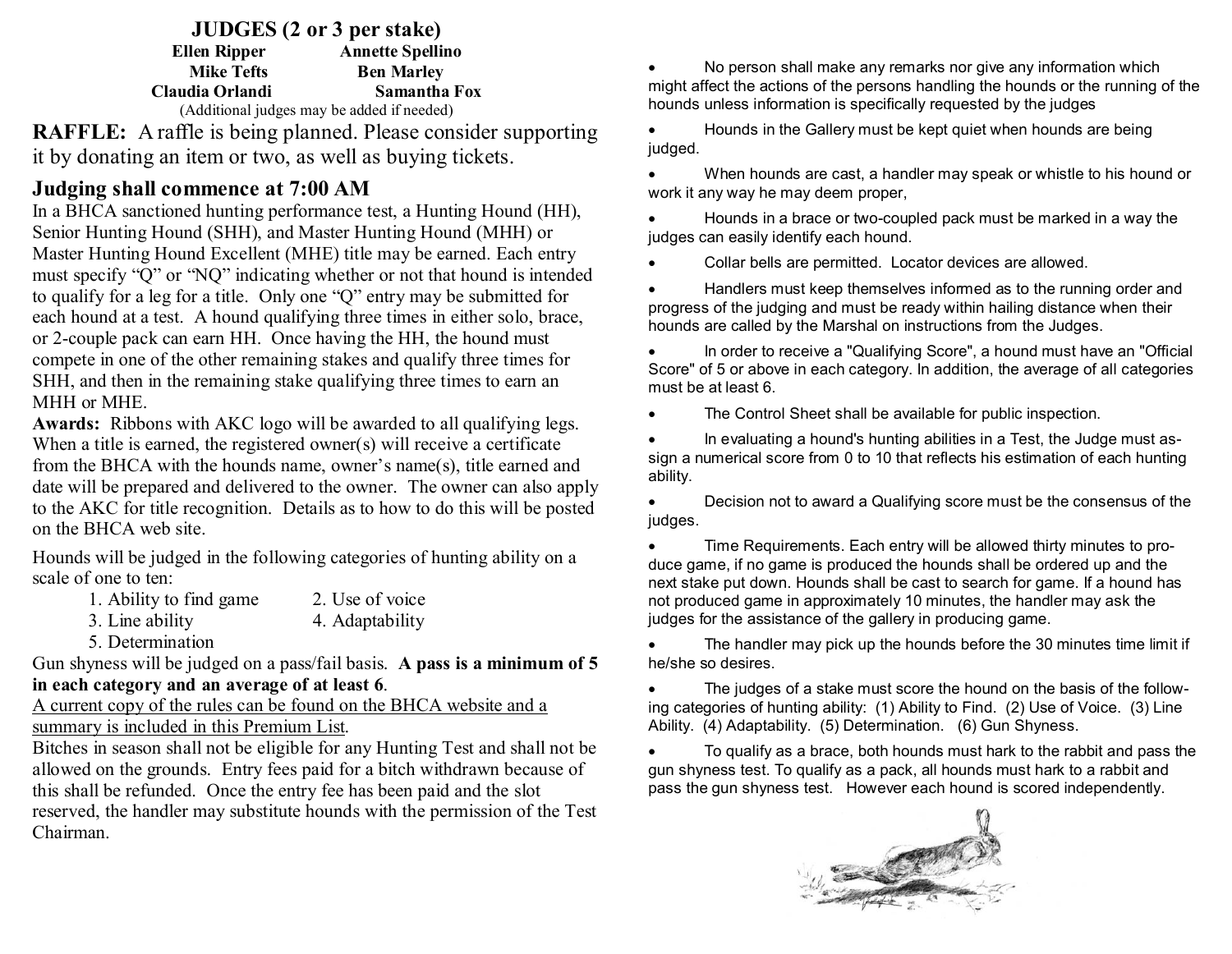#### **SUMMARY OF REGULATIONS FOR BHCA HUNTING PERFORMANCE TEST FOR SCENT HOUNDS**

A premium list must be provided for Hunting Performance Tests

 If more than one handler, one must be designated as handler in charge, so the Judges know who is in control of the Brace or Pack.

A hound may be entered in more than one stake per Hunting Test. Only the score for the stake indicated with a "Q" on the entry form will be considered for title qualifying. A multiple entered hound can test for one qualifying score at each Hunting Test. The "Q" "NQ" designation may be changed up until the time of the draw.

All Stakes must be judged by at least two judges but not more than three judges

The five (5) categories of ability in Solo, Brace and Two-coupled Pack must be graded on a scale of 0 to 10. To receive a Qualifying score in Solo, Brace or Two-coupled Pack, a hound must acquire a minimum of not less than 5 on each of the categories of abilities listed on the Score Card, with an overall average score of not less than 6.

Hunting Hound Title (HH). In order to be recorded as a Hunting Hound a hound must have a record of having earned three Qualifying scores in any Stake (Solo, Brace or Two-coupled Pack) at a Hunting Performance Test.

Upon completion of the requirements a BHCA Hunting Hound (HH) certificate will be issued to the owner and the hound shall be recorded as a Hunting Hound in BHCA database record by the suffix title HH.

• In order to be recorded as a Senior Hunting Hound (SHH), a hound must have a record of having earned three Qualifying scores in a Stake other than that for which he was awarded the Hunting Hound title. In other words a Senior Hunting Hound will have received a Qualifying score in each of the three stakes Solo, Brace and Two-coupled Pack.

 In order to be recorded as a Master Hunting Hound (MHH), a hound must have a record of having earned three Qualifying scores in a Stake other than that for which he was awarded the Hunting Hound or Senior Hunting Hound titles. In other words a Master Hunting Hound will have received a Qualifying score in each of the three stakes Solo, Brace and Two-coupled Pack.

 Master Hunter Excellent (MHE). In order to be recorded as a Master Hunter Excellent (MHE) a hound must have a record of having earned three Qualifying scores as a Master Hunting Hound, and that hound must also be pointed at an AKC licensed conformation show.

 It shall be the duty of one Marshal to assist the judges and to carry out their instructions; including regulating and controlling the gallery and seeing to it that the gallery is kept separate from and behind the judges and that no one in the gallery talks to the Judges while the hounds are down.unless information is specifically requested by the judges.

### **BASSET HOUND CLUB OF AMERICA OFFICERS AND BOARD**

| Board membersLinda Cain, Sue Frischmann, Brian Pechtold, Monica Rush, Vicki |  |
|-----------------------------------------------------------------------------|--|
| Russell                                                                     |  |

#### **CAPITAL DISTRICT BASSET HOUND CLUB OFFICERS**

#### **Capital District BHC Hunting Performance Test Committee**